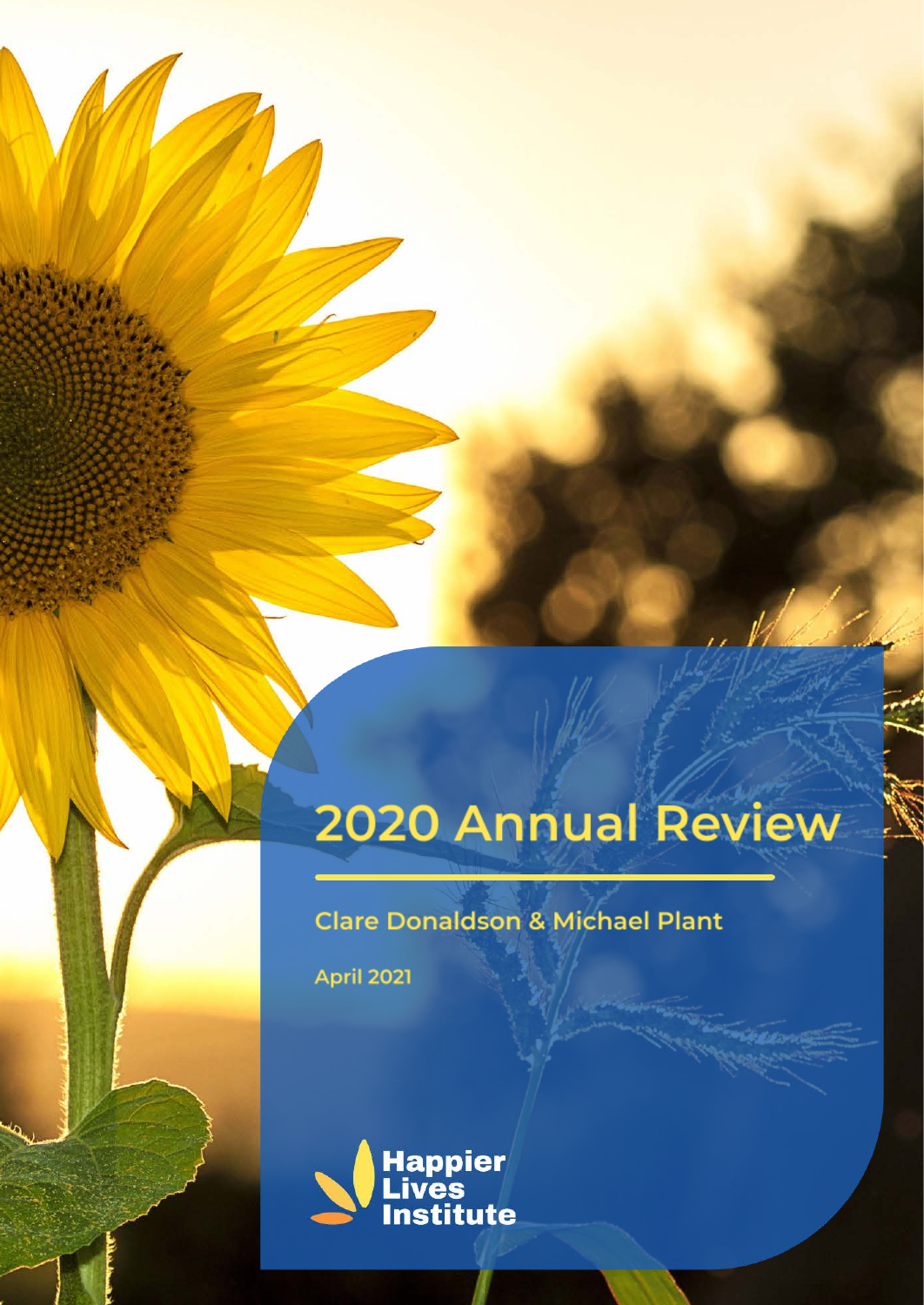

# **Contents**

| <b>Executive Summary</b>                                                                                                                                                                                                                                                  | $\mathbf{2}$          |
|---------------------------------------------------------------------------------------------------------------------------------------------------------------------------------------------------------------------------------------------------------------------------|-----------------------|
| 1. Introduction                                                                                                                                                                                                                                                           | 4                     |
| 2. Our outputs in 2020<br>Estimating the value of different outcomes using subjective well-being<br>Evaluating interventions and programmes, and 'horizon scanning'<br>Theoretical work on the nature and measurement of subjective well-being<br><b>Other activities</b> | 4<br>4<br>6<br>7<br>9 |
| 3. Evaluation of our year<br><b>External reviews</b><br>Our impact<br><b>Other lessons learned</b>                                                                                                                                                                        | 10<br>10<br>11<br>11  |
| 4. Plans for 2021<br>Research<br><b>Summer fellowship</b><br>Become registered as a UK charity                                                                                                                                                                            | 12<br>12<br>13<br>13  |
| 5. Developing our five-year vision                                                                                                                                                                                                                                        | 14                    |
| 6. How you can help                                                                                                                                                                                                                                                       | 14                    |
| <b>7. Appreciation</b>                                                                                                                                                                                                                                                    | 16                    |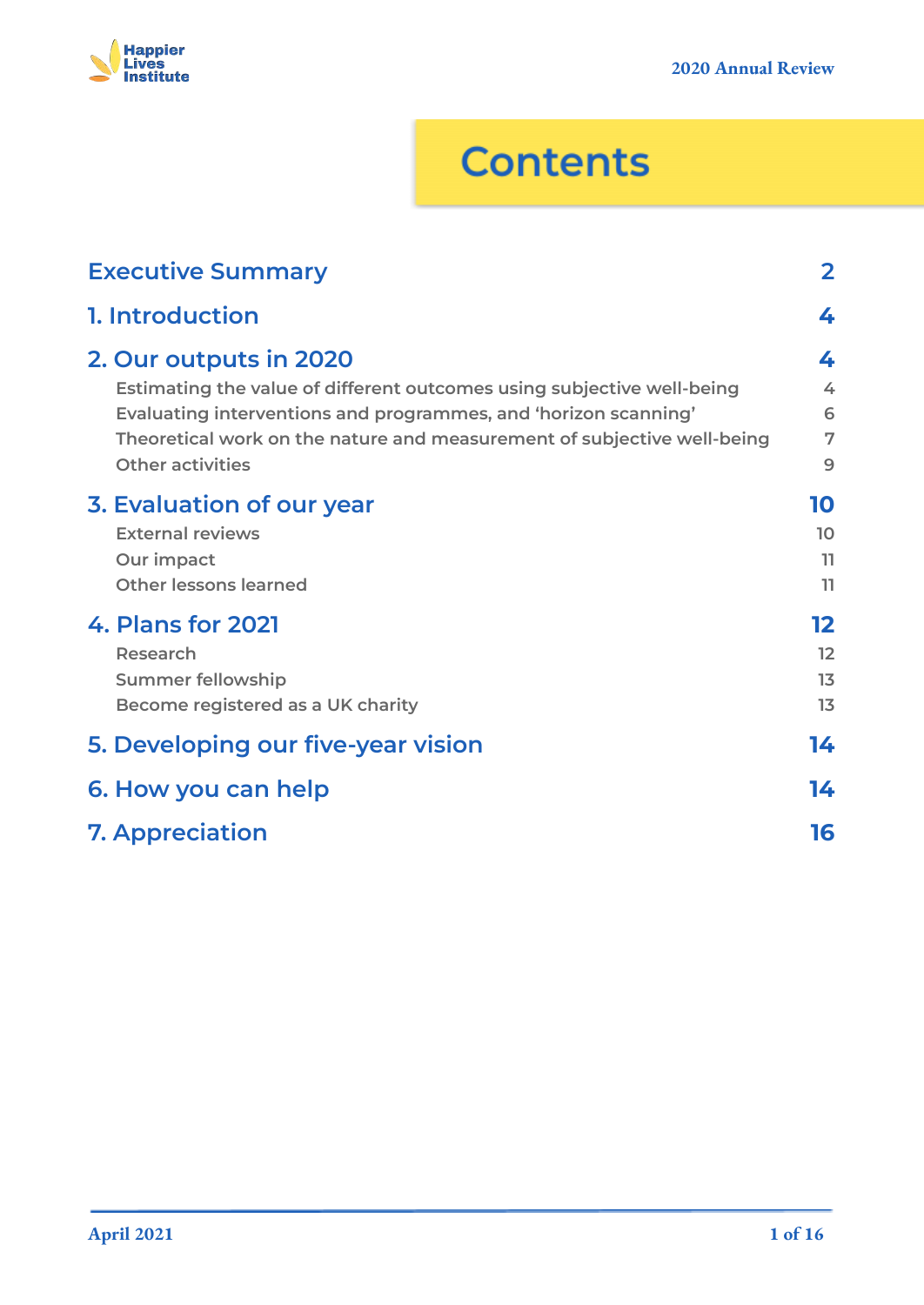

# <span id="page-2-0"></span>**Executive Summary**

2020 was the Happier Lives Institute's first full year of research and operations as an organisation. This document is a review of HLI's year, as well as an update on our future plans. More specifically, we describe and explain the research we conducted in 2020; comment on our evaluation procedure, the outcomes of our work (that we are aware of), and some lessons learned; lay out our research priorities and plans for 2021, and our longer-term vision; describe ways you can support us on our mission.

HLI searches for the best ways to measure and increase global well-being; we believe that subjective well-being (SWB) scores (self-rated happiness and life satisfaction) are both a highly promising and under-utilised tool for this purpose. 2020 was an opportunity to focus on addressing the most important questions on our research agenda, and to develop our capacities as an organisation that conducts careful and action-relevant research.

The 'backbone' of our work is assessing the value of different outcomes in terms of 'Wellbeing-Adjusted Life-Years' or 'WELLBYs', an approach recently pioneered in economics that we are applying and developing. In our <u>[post on 'moral weights'](https://www.happierlivesinstitute.org/moral-weights.html)</u> we explain the method and use it to compare, for the first time, the relative values of two actions that are particularly relevant for the effective altruism community: doubling household consumption for a year and averting the death of an under-5, both in low-income contexts.

We worked on the theoretical underpinnings of the WELLBY framework by producing: [a working paper](https://www.happierlivesinstitute.org/life-satisfaction-theories.html) [on the nature of well-being;](https://www.happierlivesinstitute.org/life-satisfaction-theories.html) [another on the comparability of subjective scales](https://www.happierlivesinstitute.org/subjective-scales-comparability.html); and a report on the validity of SWB (to be published soon).

We also applied the WELLBY methodology to evaluating interventions and programmes. We conducted a [systematic review and meta-analysis on the impact of cash transfers on SWB,](https://www.happierlivesinstitute.org/cash-transfers.html) and started work on other interventions - cataract surgery, lay-delivered psychotherapy and positive education. Further, we reviewed two cause areas - [pain](https://www.happierlivesinstitute.org/problem-area-pain.html) and mental health (coming soon) - as a way to scan the horizon for potentially highly cost-effective interventions. We also continued to work on our [mental health programme](https://www.happierlivesinstitute.org/mental-health-programme-evaluation.html) [evaluation project,](https://www.happierlivesinstitute.org/mental-health-programme-evaluation.html) aiming to identify impactful donation opportunities in global mental health.

We mainly saw 2020 as a year to establish and develop our research capacity, but we are pleased that various academics and organisations in the effective altruism community are already using our work. Founders Pledge, for example, used the results from our 'moral weights' post in their internal prioritisation of charities.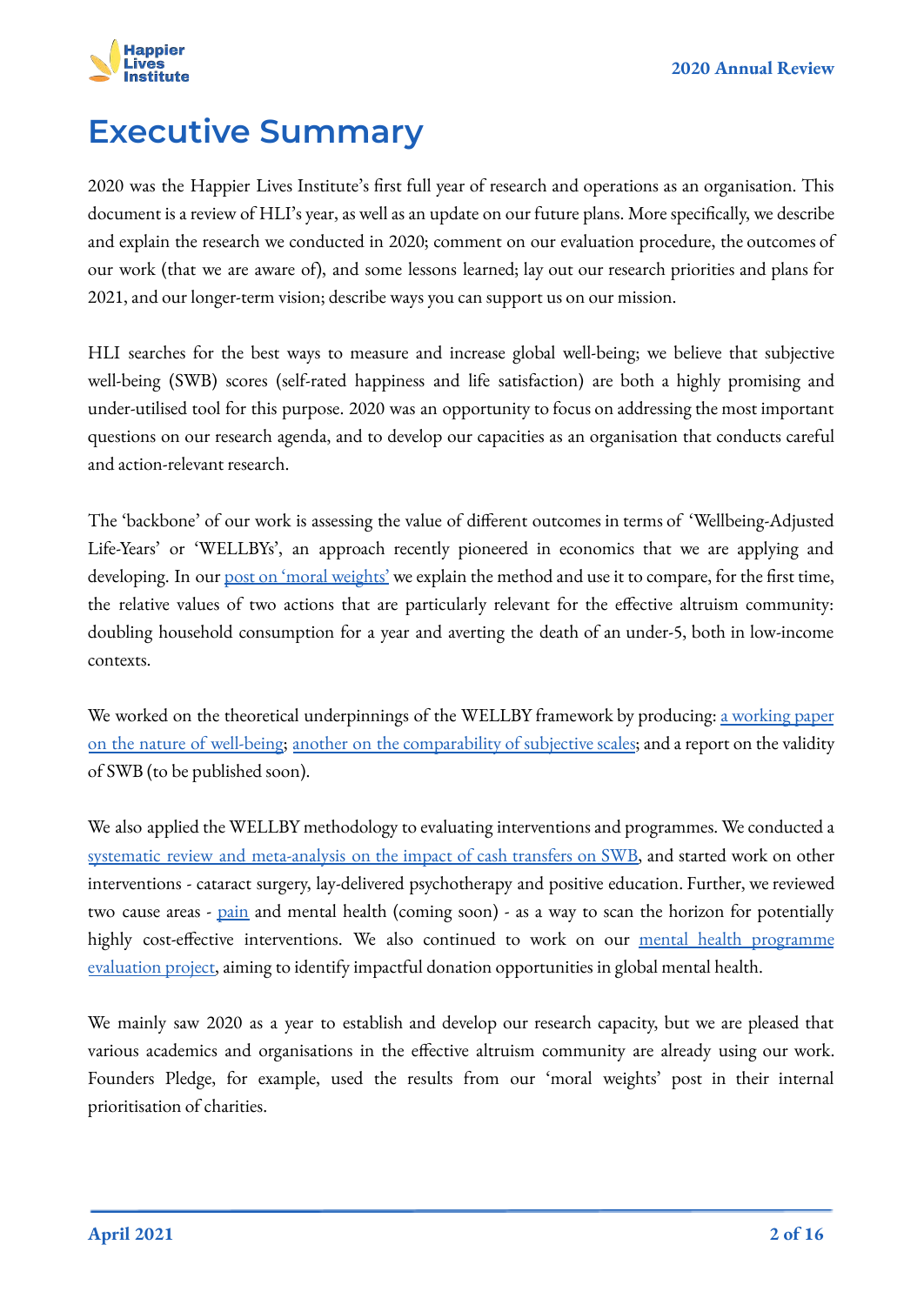

Our main focus for 2021 is to continue applying the WELLBY framework to various 'micro'-interventions. We will continue to investigate whether using SWB indicates new priorities for the [effective altruism](https://www.effectivealtruism.org/articles/introduction-to-effective-altruism/) community. Further, we hope to further demonstrate that WELLBYs enable comparisons to be made between a wide range of interventions, and search for new, potentially highly cost-effective interventions.

As we demonstrated in our moral weights post last year, this analysis is highly sensitive to various moral assumptions, such as the views taken about what well-being consists in, the badness of death, or population ethics. We plan to present the 'results' for various viewpoints, so readers can make their own moral judgements.

We also plan to continue our foundational work on measuring well-being, for example, by investigating how to compare existence to non-existence using subjective well-being scales (estimating the 'neutral point').

Finally, given HLI has (implicitly) focused on helping humans in the 'near-term', and the increasing interest in [longtermism,](https://www.effectivealtruism.org/articles/cause-profile-long-run-future/) we plan to do some exploratory work developing our views on longtermism and what that would imply for the value and direction of our project.

Our five-year vision is to further establish ourselves as a research institute that acts as a bridge between SWB researchers, the effective altruism community, and other institutional decision-makers, producing clear, useful, and rigorous research research that leads to happier lives around the world.

We are currently recruiting and have several open positions: a Senior Researcher or Researcher, a Head of Operations and Communications, and for a small cohort of Summer Fellows. **Find out more**.

Finally, we have room for more funding over the next year and are looking to expand our donor base.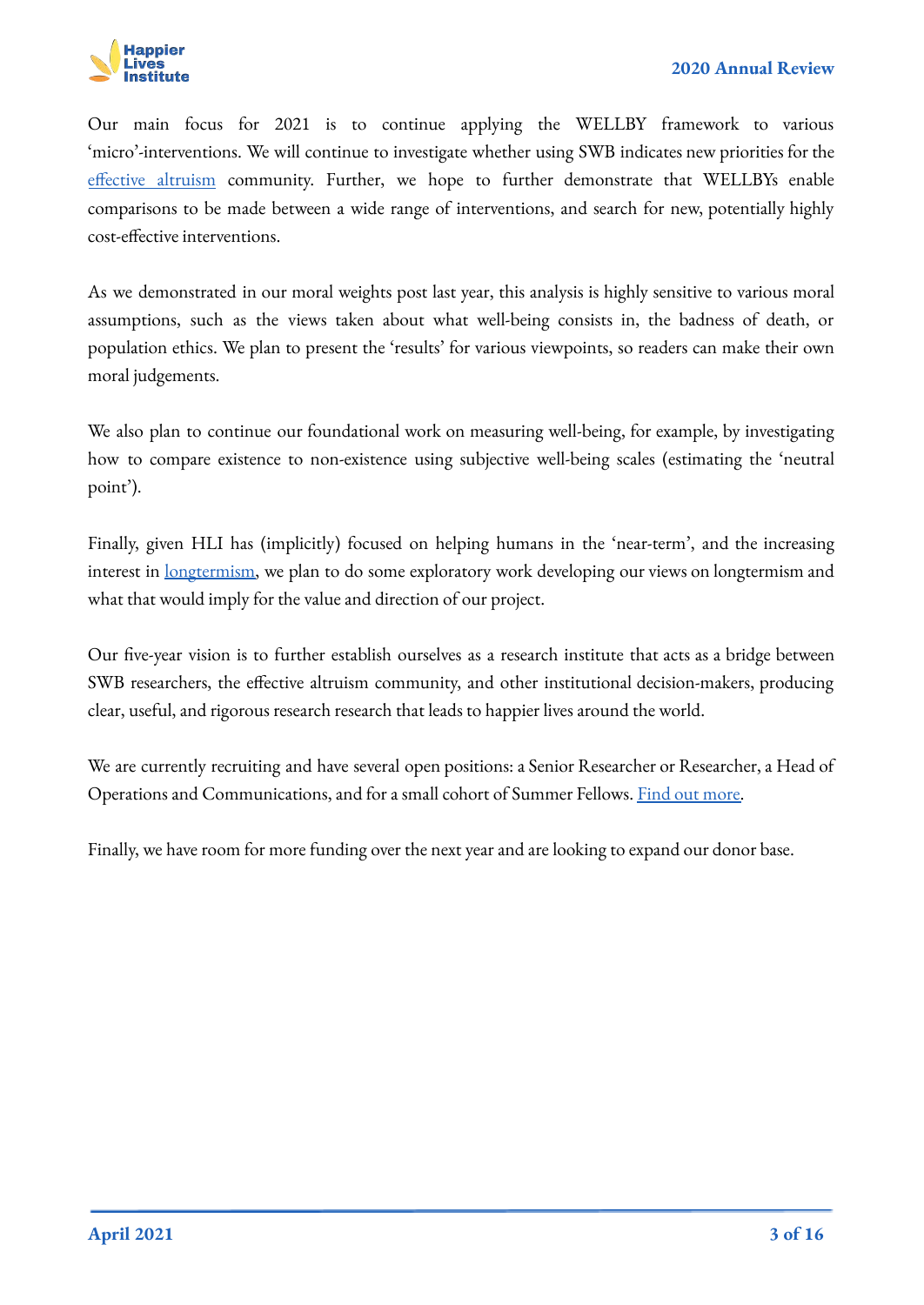

# <span id="page-4-0"></span>**1. Introduction**

The Happier Lives Institute (HLI) searches for the best ways to measure and improve global well-being; we conduct [global priorities research](https://80000hours.org/problem-profiles/global-priorities-research/#what-is-global-priorities-research) using the lens of subjective well-being. HLI [was founded](https://forum.effectivealtruism.org/posts/fqCP7cHwjcQCi42gh/announcing-the-launch-of-the-happier-lives-institute-1) in mid-2019 and went through the Charity Entrepreneurship incubation programme that summer, growing from 1.5 to 2.5 full-time equivalent staff. We then fundraised and hired a full-time researcher at the end of the year.

2020 was our first full year of research and operations as an organisation. It was an opportunity to focus on addressing (what we considered to be) the most important questions on our research agenda, and to develop our capacities as an organisation that conducts careful and action-relevant research. Our aims were (1) to build the case for using subjective well-being as an outcome measure in impact evaluation and (2) to investigate whether using this new approach would indicate new priorities for the effective altruism community. During this time our 2.5 FTE research staff were supported by a team of dedicated volunteers across the year.

The review is divided into three main sections:

- 1. A discussion of the research we conducted in 2020
- 2. A reflection on the impact of our research so far
- 3. A summary of our future plans

# <span id="page-4-1"></span>**2. Our outputs in 2020**

The projects we worked on in 2020 are described below, in an order that we hope provides clarity on how they relate to one another. For each project, we briefly describe what we did, what we learnt, and who found it useful (as far as we know). For all projects, please refer to the articles themselves for further information; we intend this post to offer high-level reflections rather than summaries of the results.

### <span id="page-4-2"></span>**Estimating the value of different outcomes using subjective well-being (the WELLBY framework)**

It is common in impact evaluation to measure changes in outcomes like health or income, and use these as indicators of quality of life. But really we care about how people's lives are going for them overall. Well-being-adjusted life years, or 'WELLBYs', provide a 'common currency' with which to compare different outcomes against each other, such as averting deaths, alleviating poverty, enhancing education, and improving mental health. This is a similar idea to the well-established quality and disability adjusted life year (QALYs and DALYs) health metrics, which combine quality and quantity of health into a single number.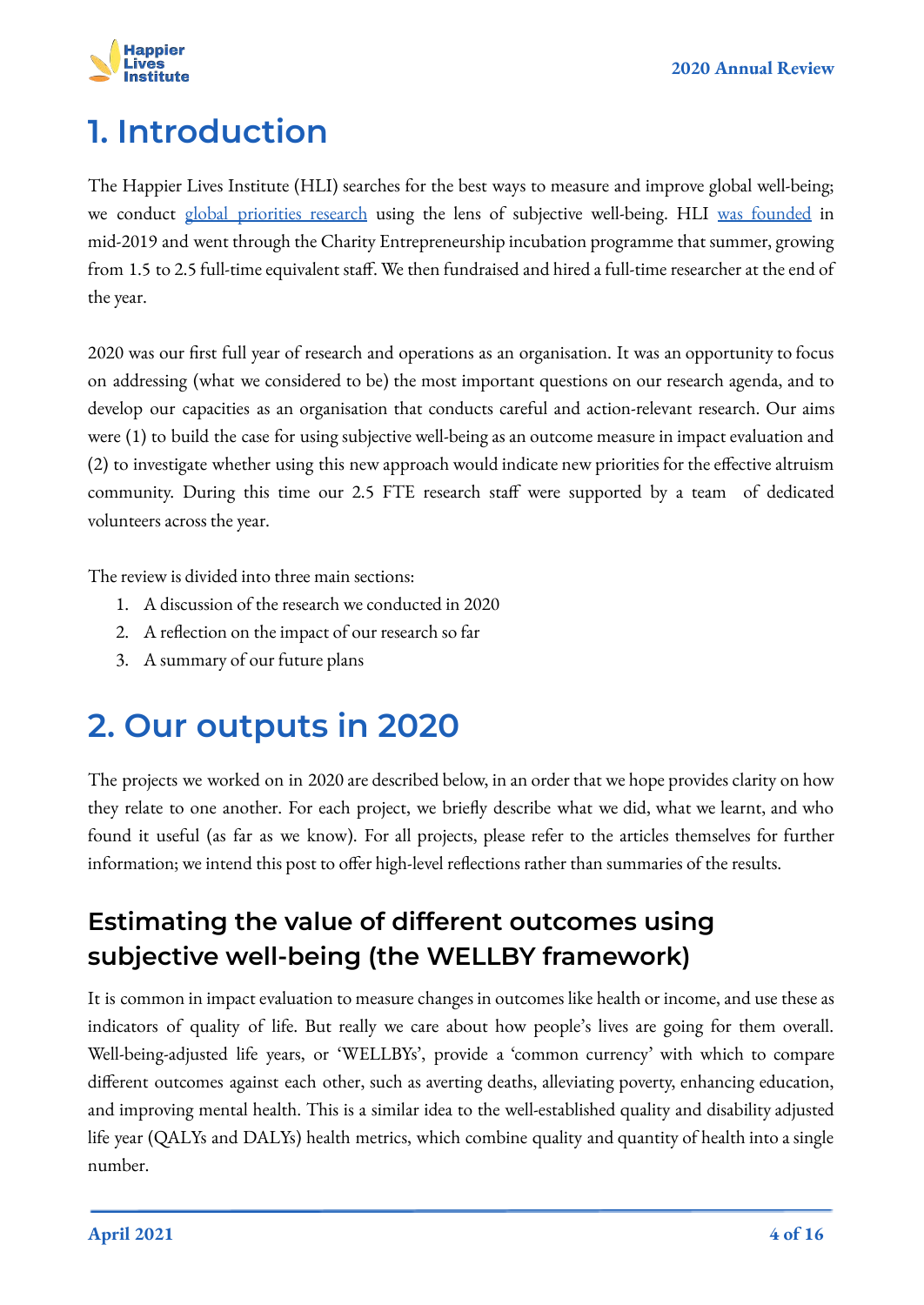

In 2020, GiveWell informed us that they were [reconsidering their approach](https://www.givewell.org/how-we-work/our-criteria/cost-effectiveness/2019-moral-weights-research) for comparing the value of outcomes, what they call 'moral weights', and were interested in our approach. Two of GiveWell's moral weights in their cost-effectiveness analysis are the relative values of (1) averting the death of an under-5-year-old and (2) doubling consumption for one person for one year. Therefore, we felt this was an excellent opportunity to present the WELLBY framework and how it can be used to estimate these moral weights, as well as make an initial estimate of the weights and see how it changed the results. [Read](https://forum.effectivealtruism.org/posts/xgxzCkpKQsPwrd5W7/using-subjective-well-being-to-estimate-the-moral-weights-of-2) [the post.](https://forum.effectivealtruism.org/posts/xgxzCkpKQsPwrd5W7/using-subjective-well-being-to-estimate-the-moral-weights-of-2)

The moral weights are highly sensitive to some of the underlying philosophical assumptions, particularly the views of the badness of death and population ethics. We decided to present the analysis for different viewpoints, allowing the reader to make up their own mind about which view to take; we felt this was both transparent and flexible. We covered 'deprivationism' and the 'Time-Relative Interest Account' (TRIA) as the accounts of the badness of death under a person-affecting view of population ethics, since we thought these were most likely to match GiveWell's stance. In future work, we plan to expand these viewpoints to include a totalist view of population ethics and an Epicurean view of the badness of death. See sections 1.3.2 and 1.3.3 in our [updated research agenda](https://www.happierlivesinstitute.org/research-agenda.html) for further information about these views.

Finally, we chose to use life satisfaction as the 'base unit' of the WELLBY, because much more life satisfaction data are available than happiness data ('life satisfaction' refers to how you judge your life to be going overall, 'happiness' to how good/bad you feel during it). In our cash transfer meta-analysis (a later project, see below $^1$ ), we found more happiness data than we were expecting, so we hope to be able to assess outcomes using (at least) happiness and life satisfaction data in future. Whether one thinks happiness or life satisfaction is what ultimately matters may alter the priorities; this was a further topic we investigated (see below).

In recent conversations with GiveWell and Founders Pledge, we learnt that Founders Pledge used our result to compare across charities for their internal purposes of prioritisation, and that GiveWell is considering to what extent to use SWB to determine their moral weights (see GiveWell's [conversation](https://docs.google.com/document/d/16hDzQvdQ7dhOoFlewNK9cMuq5Kox3ZxR2CpCZwKUtJg/edit) [notes](https://docs.google.com/document/d/16hDzQvdQ7dhOoFlewNK9cMuq5Kox3ZxR2CpCZwKUtJg/edit), which implicitly indicate where our perspectives may differ).

**In many ways, the WELLBY framework forms the backbone of our work, and our other projects are about either improving the quality of the analysis or extending it.**

 $1$ <sup>We</sup> plan to update our moral weights estimate with the further information from the cash transfer meta-analysis.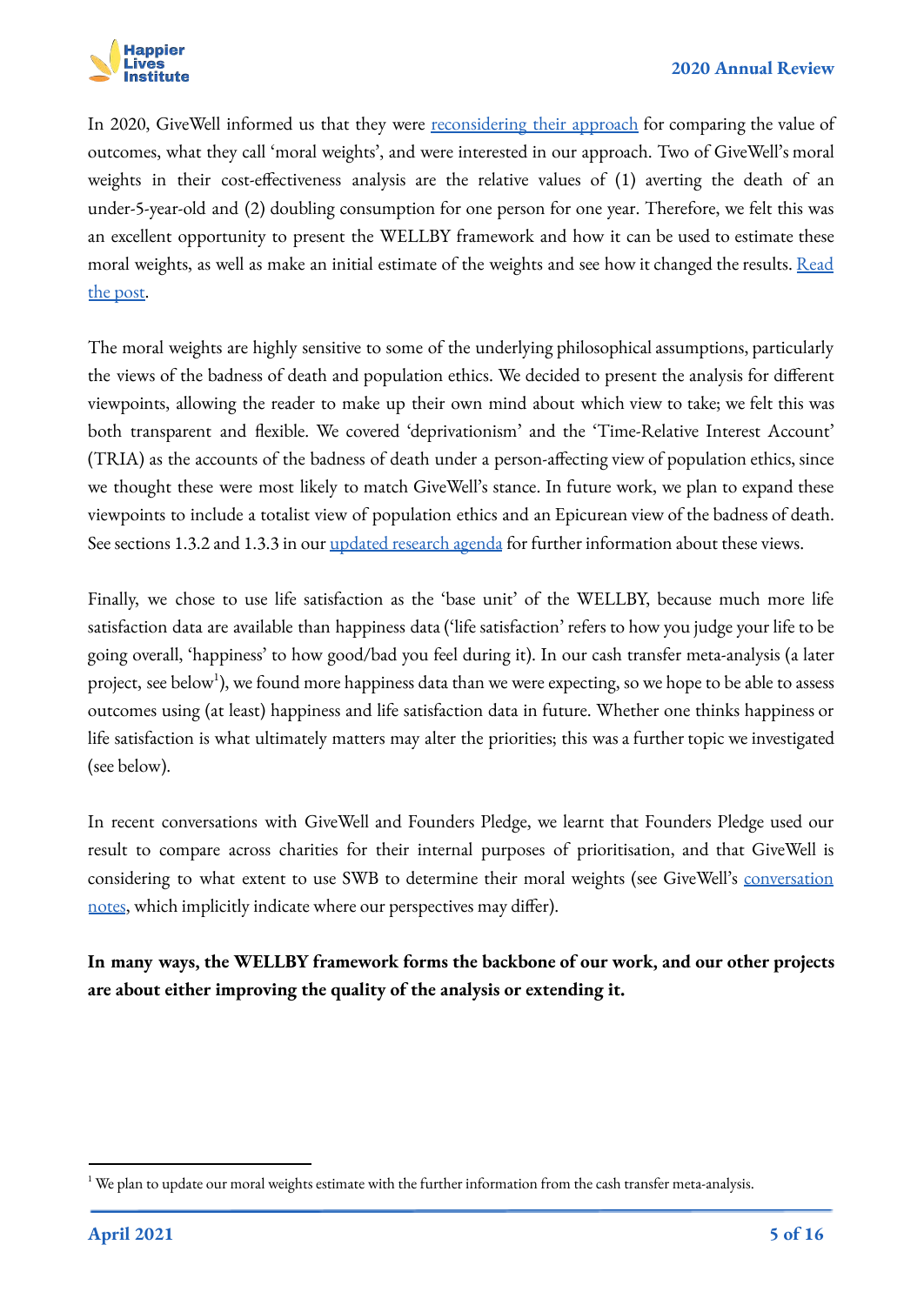

## <span id="page-6-0"></span>**Evaluating interventions and programmes, and 'horizon scanning'**

The WELLBY framework demonstrates *how*, in principle, to use subjective well-being in impact evaluation. We also want to put this into practice and provide insights into the most cost-effective ways to increase well-being.

We decided that 'micro'-interventions in low- and middle-income countries were a sensible place to start, for several reasons:

- A significant amount of money (around [\\$150 million/year\)](https://blog.givewell.org/2020/12/09/givewells-money-moved-in-2019/) is moved to GiveWell recommended charities; it would be impactful if our work helped to improve this allocation or to identify new giving opportunities.
- Micro-interventions are simpler to evaluate than policies or other 'macro'-interventions (aka 'systemic changes'), which means we can focus on the methodological questions around using SWB specifically.
- Existing work, particularly by GiveWell, has already made substantial progress on evaluating the **cost-per-outcome** (e.g. the cost to GiveDirectly to provide a cash transfer), which means we can concentrate on how to use SWB to estimate the **value-per-outcome** (i.e. the moral weight of a cash transfer).

It is likely that we will expand the kinds of interventions we study and/or the settings of those interventions in future. You can read more about our five-year vision below.

The first intervention we studied was cash transfers, which are a helpful baseline for other interventions. Furthermore, the SWB literature on the link between income and SWB has long lacked much *causal* evidence (it has mostly been correlational), which means randomised studies looking at cash transfers are a way to answer the age-old question of whether money makes people happy.

We decided to conduct a systematic review and meta-analysis, i.e., searching all the available literature on the effect of cash transfers on subjective well-being in LMICs, and submit it to an academic journal.<sup>2</sup> We recognised this would be considerably more work than a non-systematic, non-academic review, but we felt that the expertise we would gain from working with our two social science collaborators at the University of Oxford, as well as the academic peer-review process, would be beneficial to HLI. Additionally, we recognised that the work would be particularly useful to the wider academic community in this case, given the large number of studies (38) that hadn't been synthesised, and to policy-makers in developing countries and the development sector. For a summary of our findings, see [this page](https://www.happierlivesinstitute.org/cash-transfers.html).

 $2$ <sup>2</sup> The paper received a 'revise and resubmit' from the journal we submitted to.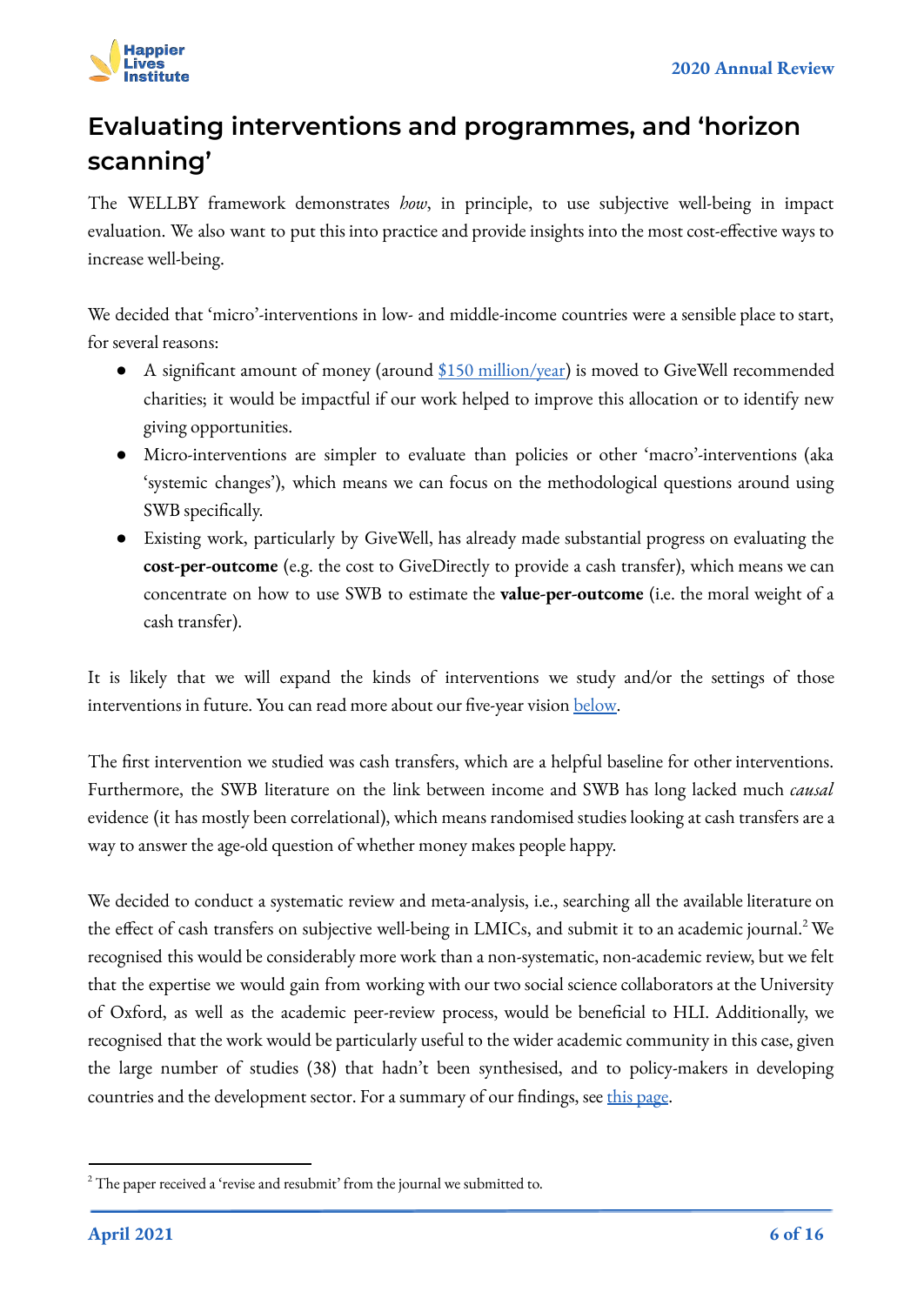

In late 2020, we also started working on other interventions - cataract surgery, and psychotherapy delivered by non-specialists - and continued work on 'positive education' (providing psycho-social education in schools). Our plan for each intervention is to write up a review of the evidence of the effect of the intervention on SWB and to construct a cost-effectiveness model.

In addition to our work on interventions, we have been searching for the most cost-effective mental health programmes that individuals could donate to ([read more](https://www.happierlivesinstitute.org/mental-health-programme-evaluation.html)). We plan to publish a charity evaluation later this year. We will also publish a standalone review of the evaluation project. One point we want to make now is that we learnt that (1) predicting the marginal cost-effectiveness of a donation to an organisation implementing a programme, is a much more involved task than (2) estimating the retrospective cost-effectiveness of an intervention described in the academic literature. Having said that, donation recommendations are clearly more actionable to donors than intervention reports. We expect intervention evaluations to be useful to other institutions that make recommendations, such as GiveWell, Founders Pledge, and Charity Entrepreneurship, and charity evaluations would act as guides for individual donors as well as informing institutions; the extent to which we focus on interventions rather than organisations remains to be seen.

Finally, we worked on two 'problem area reports' on [pain](https://www.happierlivesinstitute.org/problem-area-pain.html) and mental health in 2020 (the former has been published, the latter will be published very soon). These projects serve as ways of 'horizon scanning' taking a broad look at a cause area with an eye out for potentially cost-effective programmes or policies. By communicating our findings, we also hope to push forward the understanding of individuals and organisations who may be interested in working in the area. The pain report highlighted advocacy and policy interventions that are examples of the kind of interventions we may evaluate in future.<sup>3</sup>

### <span id="page-7-0"></span>**Theoretical work on the nature and measurement of subjective well-being**

Using SWB in impact evaluation relies on some assumptions about measuring well-being. We produced working papers<sup>4</sup> on two questions in this category in 2020, and wrote a report on a third question. We felt these were important internally and they had been raised as important questions in a survey of key stakeholders in effective altruism that we conducted at the end of 2019.

**The first question was whether subjective scales (e.g. rating happiness 0-10) are cardinally comparable: does a one-point change, on a given scale, represent the same size change for different people at different times?**

<sup>&</sup>lt;sup>3</sup> [This report by Founders Pledge](https://founderspledge.com/research/fp-evaluating-policy) is a helpful guide for evaluating policy organisations and the methodological challenges that come with that.

<sup>4</sup> Both working papers have been submitted to academic journals; one received a 'revise and resubmit', the other is under review.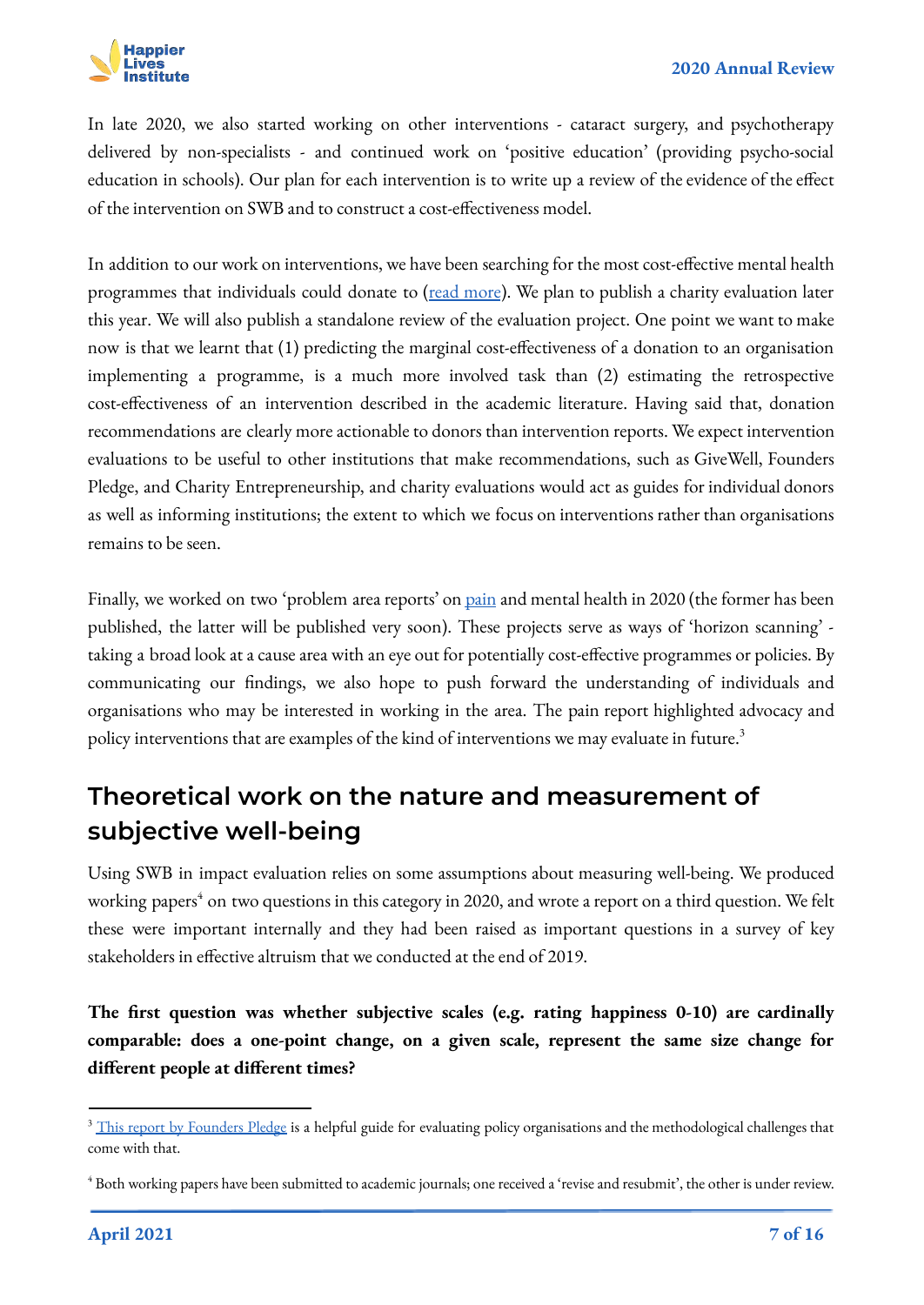

Among key stakeholders, this was the major objection in principle to using SWB. They were more-or-less prepared to accept that 'happiness surveys' did measure happiness, but they doubted that individuals' numerical scores could be meaningfully aggregated in the way necessary for cost-effectiveness analysis. It turns out this question had received little attention in academia either, perhaps because it's quite theoretical for social science, and quite empirical for philosophy. In fact, it had received so little attention it wasn't clear how to tell if there was a problem or not.

A summary of the working paper is available [here](https://www.happierlivesinstitute.org/subjective-scales-comparability.html). As a result of this work, we had a small, positive update on the cardinality of current SWB data and a moderate-large positive update on the problem being solvable in principle. We were able to break down the problem into its various 'moving parts', i.e. the key assumptions, and say how to empirically assess them. Our empirical review found evidence supporting cardinality and no strong evidence against it. We sketched some ideas for how further work could 'correct' for issues, if they are later found. We are pleased that, we believe in part due to our work, academics seem to be taking more note of this question (see [the series of seminars](https://wellbeing.hmc.ox.ac.uk/seminars#tab-2324081) from the Oxford Wellbeing Research Centre on "fundamental issues in the measurement of SWB" on 4 February 2021, in which we participated). Charity Entrepreneurship has also commented that they found the paper useful for their work using SWB and other subjective scales more generally. We are currently collaborating with several academics to write a more technical paper on this topic to submit to an economics journal.

### **The second question was on the nature of well-being: what is it that constitutes our 'well-being', that is, what is ultimately good for us, that makes our lives go well?**

Among SWB researchers the dominant view seems to be that life satisfaction (a judgment of how life is going overall), rather than happiness (how good/bad life feels), is what ultimately matters; within the effective altruism community, the reverse seems true - happiness is considered to be the priority - although several people we've spoken to seem torn. We wrote a paper investigating the nature and plausibility of life satisfaction theories of well-being, available <u>[here](https://www.happierlivesinstitute.org/life-satisfaction-theories.html)</u>. The main practical conclusion was that life satisfaction theories face some underappreciated or unrecognised objections and, as a result, are likely implausible. To be clear, life satisfaction scores can be (and, we think are) a very useful indicator of well-being, even if well-being doesn't consist in life satisfaction. Our inclination is to think happiness is what ultimately matters and life satisfaction scores are useful, in practice, as information about that, particularly given how much more life satisfaction data there are. We hope these arguments spur SWB researchers to pay more attention to measuring happiness. As SWB research is a young field, we see a narrow and urgent window of opportunity to influence its underlying assumptions before they get bedded in for years to come.

We intend to maintain some level of academic work; in general, we suspect that HLI will have the most impact acting as a bridge between academia, effective altruism, and other stakeholders (see our five-year vision, below).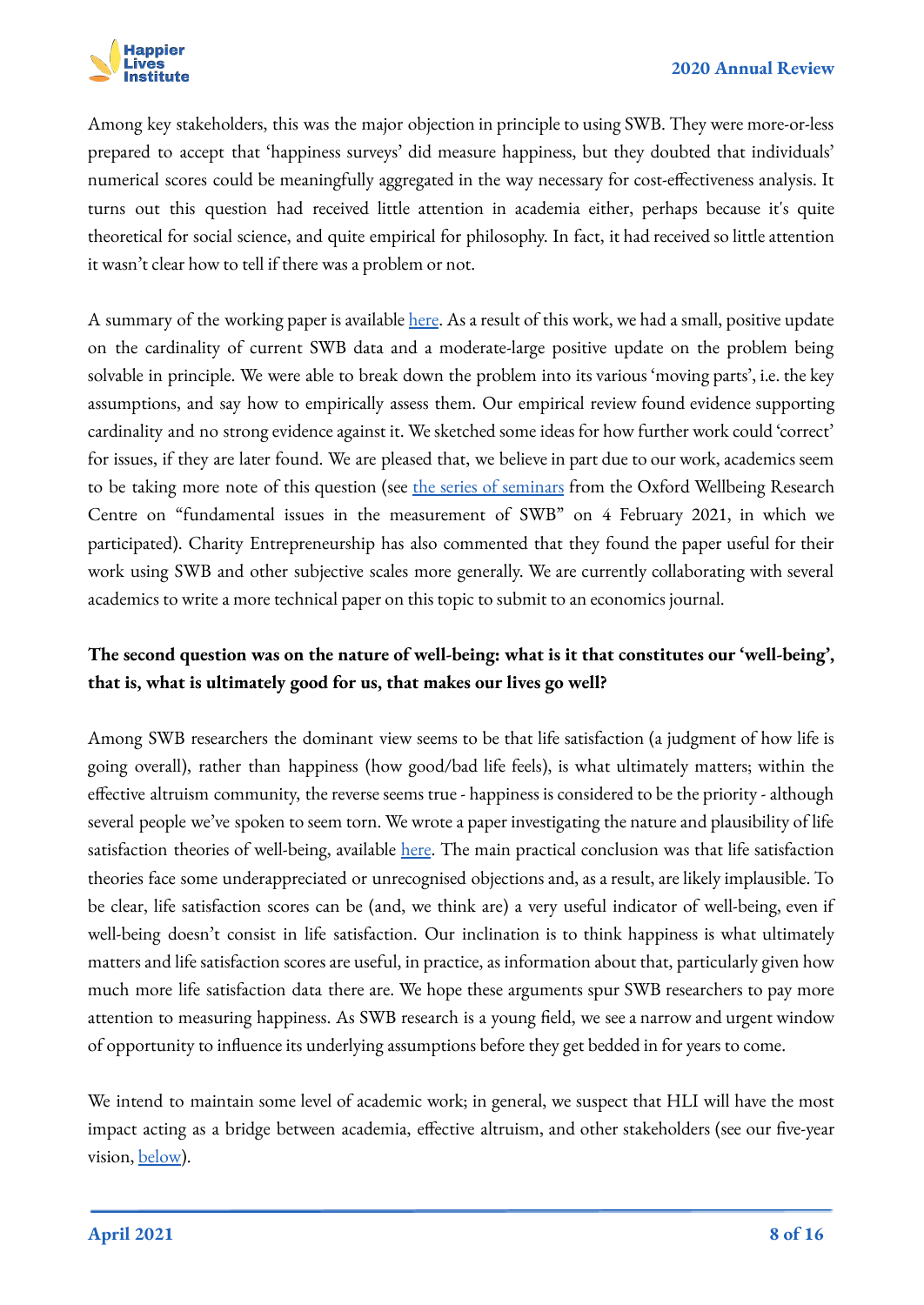

### **In addition, we worked on a review of the validity of SWB, that is, the degree to which SWB metrics measure what they purport to measure.**

This was also mentioned as being important in our survey of stakeholders, who were sometimes sceptical it was possible, even in theory, to measure happiness (or other subjective states). The report traces the development of validity theory in the social sciences to its current form, *construct validation*, where a measure is deemed valid if it behaves as expected, given scientists' best understanding of the underlying construction. The construct validation seems reasonable to us and, given large swathes of (social) science rely on it, not easy to abandon. We then conducted our own, non-original review of the validity of experienced measures of SWB (i.e. happiness, rather than life satisfaction) and judged them to be sufficiently valid, by the standards of social science. The report will be published in the near-future.

Finally, we also wrote a short ['explainer' for a general audience](https://www.happierlivesinstitute.org/intro_philosophy_of_well-being.html) that outlines the philosophical accounts of well-being - hedonism, desire satisfaction and objective list theories - and explains some of the arguments for and against each of these theories.

### <span id="page-9-0"></span>**Other activities**

- We gave talks at the following events in 2020: EAGx Virtual (written up [here](https://www.effectivealtruism.org/articles/jasper-synowski-and-clare-donaldson-identifying-the-most-cost-effective/)); to EA Netherlands, EA Norway, EA Cambridge and EA Northeastern; and on the Charity Entrepreneurship incubation programme.
- We gave seminars at the University of Oxford and the London School of Economics and participated in a seminar at Princeton University.
- We contributed to Prof. Lord Richard Layard's book "[How to be Happier"](https://www.penguin.co.uk/books/307/307159/can-we-be-happier-/9780241430002.html) and [a working paper](https://cep.lse.ac.uk/_new/PUBLICATIONS/abstract.asp?index=6976) [on using well-being for cost-benefit analysis in policy-making.](https://cep.lse.ac.uk/_new/PUBLICATIONS/abstract.asp?index=6976)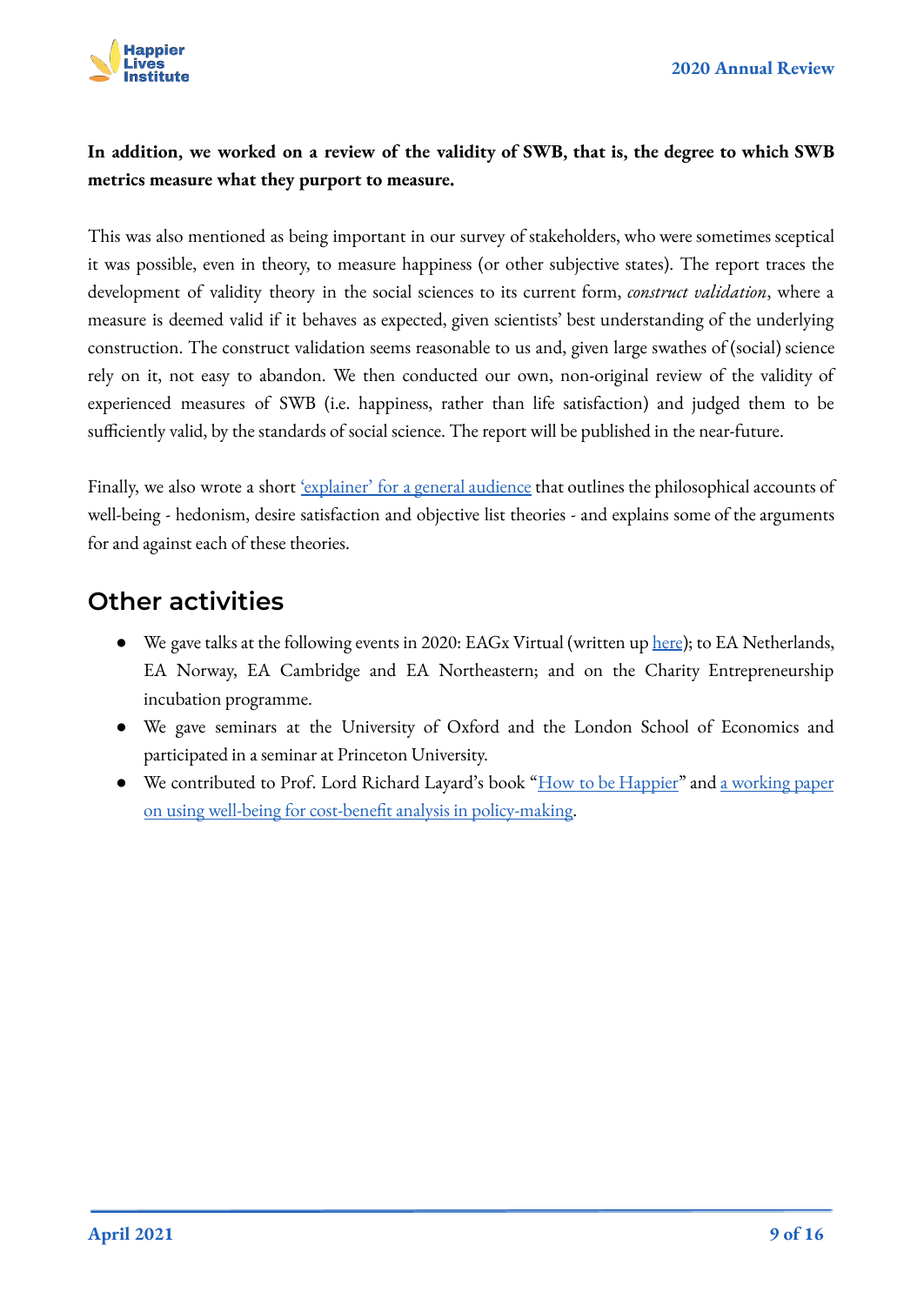

# <span id="page-10-0"></span>**3. Evaluation of our year**

### <span id="page-10-1"></span>**External reviews**

As a research organisation, it is challenging to track and evaluate our impact. Nevertheless, we think it is important to try. We have been using three methods so far:

#### 1. **Eliciting reviews of our main research outputs from experts**

We ask subject-matter experts for candid reviews of the quality of our research. Last year, we received reviews of our research from Rossa O'Keeffe-O'Donovan (Global Priorities Institute, University of Oxford), Julian Jamison (University of Exeter), and Aidan Goth (Founders Pledge). The reviews were favourable overall and provided useful suggestions for improvements; you can read them [here](https://forum.effectivealtruism.org/posts/xftyTFhf4YigZsivn/comments-on-using-subjective-well-being-to-estimate-the), here and here. We also received journal peer-reviews for the academic papers (which we are not able to share yet).

#### 2. **Conversations with key stakeholders**

It is important to make sure our research is not just rigorous, but actually *useful.* We have been speaking to key stakeholders with the aim of understanding their own priorities and how our work could be useful to them. This is also an opportunity to find out whether our work has changed their decision-making in any way. Tracking these 'wins' is an important part of how we evaluate our own impact; **the most important outcomes that we know of are given in the next section.**

#### 3. **Conducting an impact survey**

This is an opportunity for our followers and members of the EA community to give us feedback on: the quality of our work; if and how they updated their beliefs or changed their actions based on it; and indicate their preferences for our future work. At the end of 2020, 31 people filled in the survey. Because this is a small sample, and many respondents are already likely to be HLI supporters, we are not putting much weight on the results, but we were pleased with the scores provided on the quality of our work and whether respondents had updated positively towards using SWB in impact evaluation.

We want to continue to develop our evaluation processes. We will aim to collect a larger and wider sample of responses in all three areas. We might experiment with methods of '<u>open peer review</u>', such as sharing reviews publicly (which would hold ourselves more accountable) and having ways for the wider community to contribute (to encourage more candid reviews).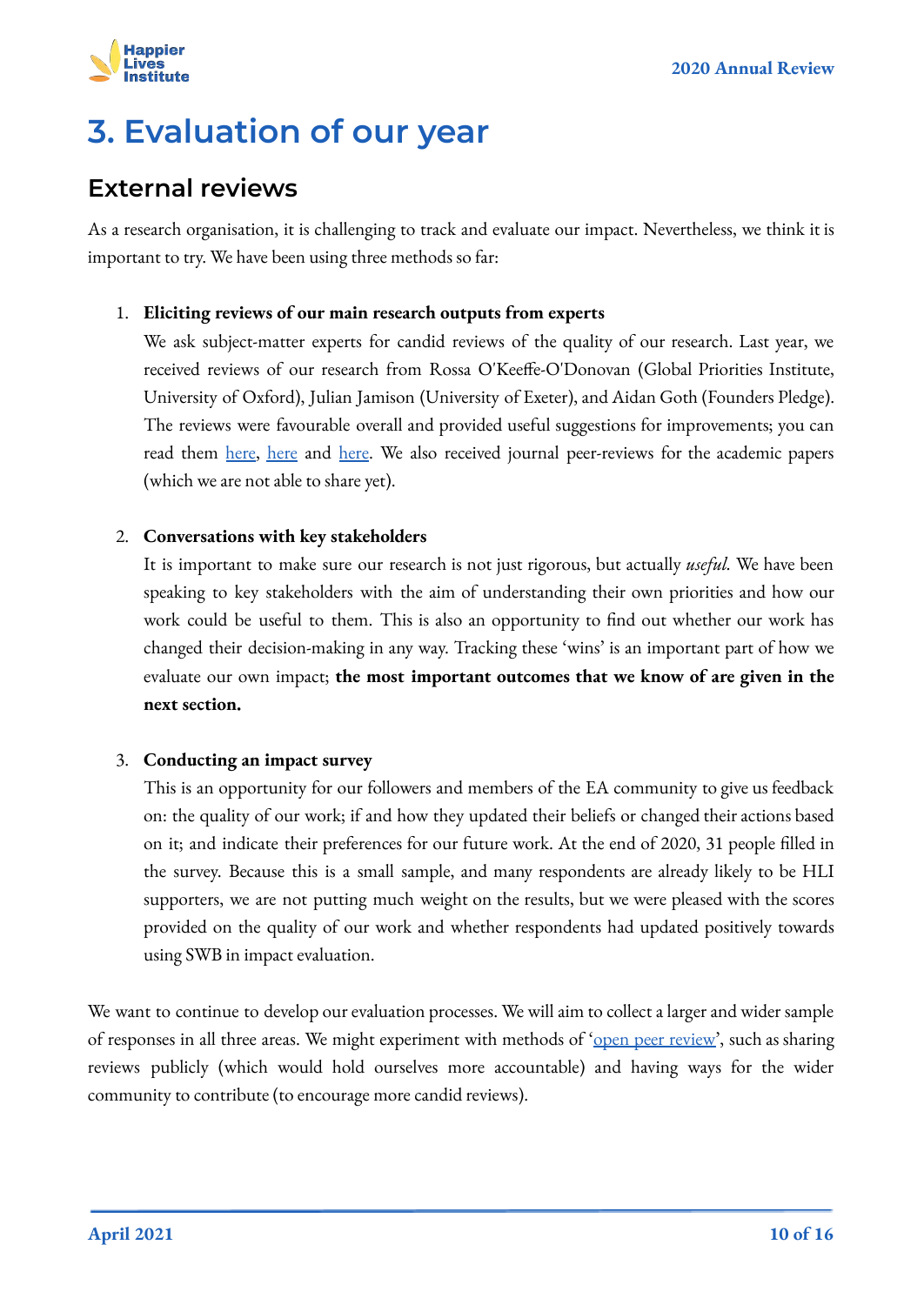

### <span id="page-11-0"></span>**Our impact**

As mentioned, we mainly saw 2020 as a year to establish and develop our research capacity, rather than make confident recommendations for individuals and organisations. We are pleased that, nevertheless, various academics and organisations in the effective altruism community are using our research:

- GiveWell [are considering to what extent to use SWB to determine their moral weights](https://docs.google.com/document/d/16hDzQvdQ7dhOoFlewNK9cMuq5Kox3ZxR2CpCZwKUtJg/edit), which we believe is - at least in part - motivated by our work.
- Founders Pledge used our 'moral weights' result in their internal charity prioritisation, and use subjective well-being in some of their charity evaluations.
- Charity Entrepreneurship used life satisfaction as a main outcome metric in their work. They also investigated mental health charities based on our reasoning that it might be unduly neglected, and [Canopie](https://www.canopie.org/) - an organisation providing mental health programmes for mothers - was founded as a result.
- 80,000 Hours referred to our work on its [problem profiles](https://80000hours.org/problem-profiles/#mental-health) and list of important [research](https://80000hours.org/articles/research-questions-by-discipline/) [questions.](https://80000hours.org/articles/research-questions-by-discipline/)
- The Vox 'Future Perfect' newsletter (of December 4th) shared our cash transfer working paper.
- We believe our work has helped to motivate the [recent mini-conference](https://wellbeing.hmc.ox.ac.uk/seminars#/tab-2324081) hosted by the Oxford Wellbeing Research Centre on "fundamental issues in the measurement of SWB".

Whilst these outcomes do not immediately translate into happier lives, we take them as some external indication of our progress. If you know of anyone else who has used our work, please let us know by emailing [clare@happierlivesinstitute.org.](mailto:clare@happierlivesinstiutte.org)

### <span id="page-11-1"></span>**Other lessons learned**

We identified the following growth areas in a recent internal evaluation of 2020:

- **Projects suffered from planning fallacy and scope creep.** In general, writing up a project was the stage that we most egregiously underestimated how long it would take. Scope creep was more of a problem when we were vague on the audience for a given report.
- In general, **we aim to be clearer internally on the intended audiences for each research project**, and to involve relevant stakeholders earlier in the project, to ensure that our work is as useful as possible.
- **As our timelines extended, mid- and long-term planning got dropped.** We recognised this in mid-2020, however, and introduced quarterly  $\overline{\text{OKR}_s}$ , which improved the situation.
- **We probably should have spent more time on fundraising, and developing our fundraising strategy.** Our biggest bottleneck at the moment is our empirical research capacity. We expect we could have fundraised and hired more staff, rather than having our current staff do as much direct research themselves.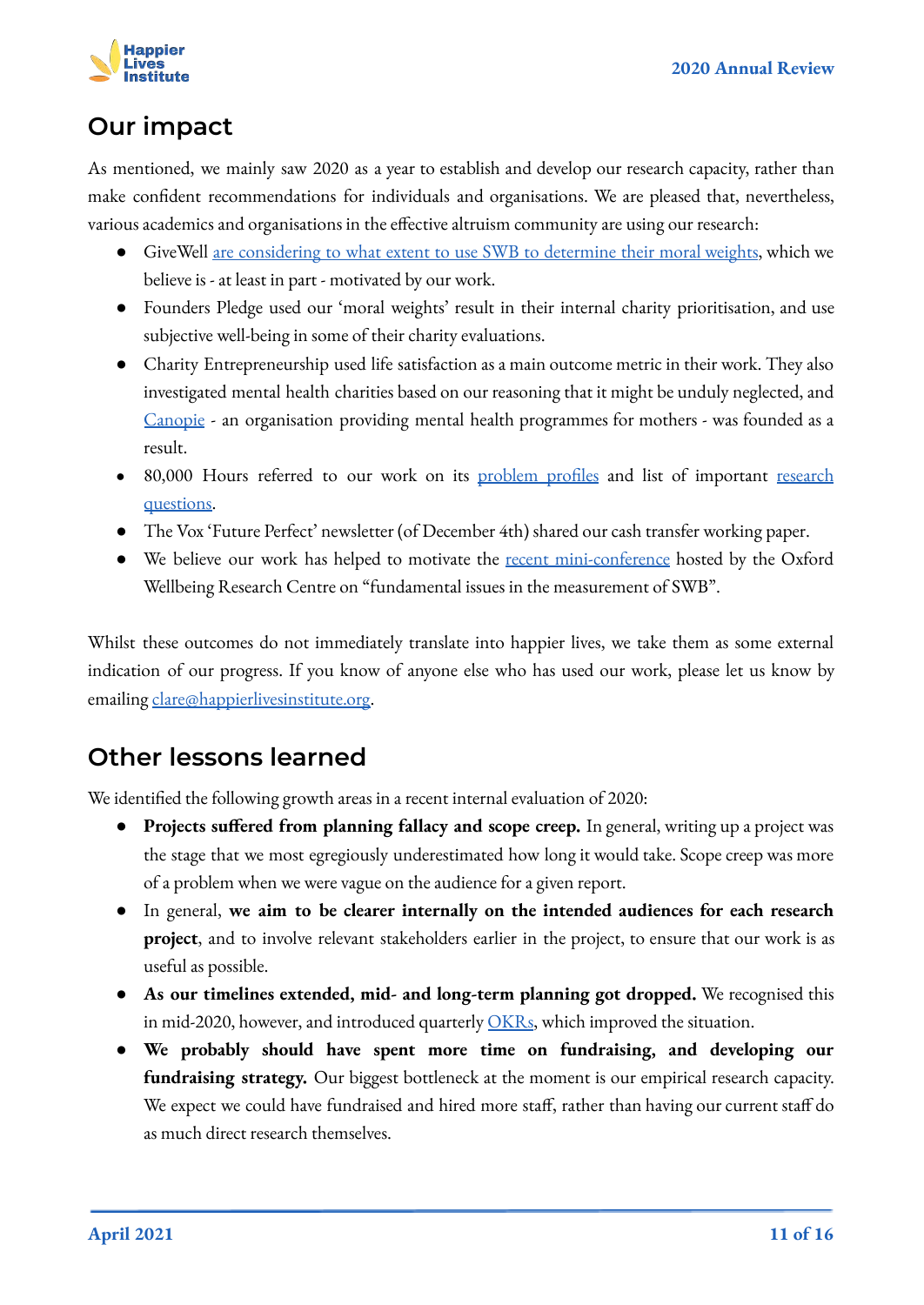

# <span id="page-12-0"></span>**4. Plans for 2021**

### <span id="page-12-1"></span>**Research**

A major project of HLI is estimating the value of outcomes from various interventions in terms of WELLBYs, and then informing decision-makers.

This is a major empirical enterprise: doing cost-effectiveness analysis in terms of SWB is basically new, so we're often having to scrape existing studies to create these estimates ourselves (as we did last year with cash transfers).

However, it's not just an empirical exercise. There are foundational and not-yet-well-investigated issues in philosophy of science about how and whether to measure subjective states that we need to get the bottom of (e.g. cardinality).

And this analysis is, unsurprisingly, potentially sensitive to various moral questions, such as, which measure of well-being should be used? We plan to inform decision-makers when and where the priorities are altered by moral judgments rather than facts. A further task is to provide information on how to choose in the face of those decisions.

In our [updated research agenda](https://www.happierlivesinstitute.org/research-agenda.html), we divide this work into three projects; **area 2 is our main focus and where the majority of our effort will go.** To bolster our applied research capacity, **we are currently** advertising for a [Researcher or Senior Researcher](https://www.happierlivesinstitute.org/vacancies.html); we will also run a cohort of [summer research](https://www.happierlivesinstitute.org/vacancies.html) [fellowships.](https://www.happierlivesinstitute.org/vacancies.html) More information on these is given below.

### **Area 1: Foundational research into measuring well-being**

- Examining how best to convert between different SWB, as well as other, measures.
- Investigating how to compare existence to non-existence using subjective well-being scales: determining the 'neutral-point'.

### **Area 2: Applied research to identify and evaluate the most cost-effective ways to increase well-being**

- Estimating, in terms of SWB, the impact of potentially highly-effective interventions, including: psychotherapy for common mental disorders; cataract surgery for blindness; and deworming tablets to improve lifelong earnings.
- Setting out how different moral assumptions—about what well-being is, the badness of death, and population ethics—alter those cost-effectiveness estimates and may alter the priorities.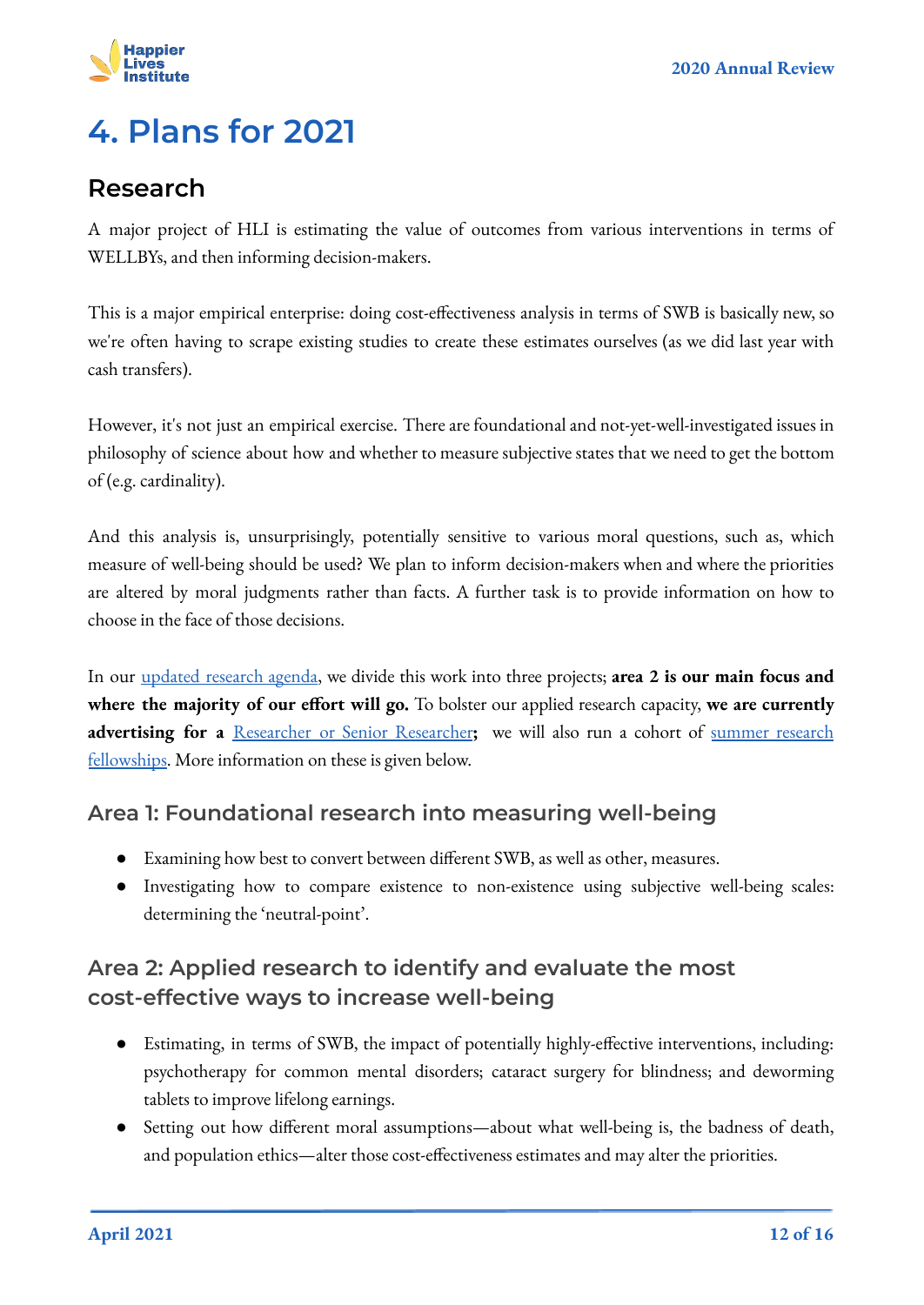

We think evaluating the cost-effectiveness of interventions in terms of SWB has a high value of information for the following reasons:

- By investigating how sensitive priorities are to the outcome metric used, to explore what difference using SWB makes.
- Enabling a comparison of cost-effectiveness estimates for interventions that had previously been hard to compare in a non-arbitrary manner (for example, cataract surgery vs cash transfers).
- Indicating where we might find new, highly cost-effective interventions.

### **Area 3: Understanding the wider global priorities context**

Although HLI "conducts and promotes research into how best to measure and increase global well-being", in practice, our focus is on helping humans in the 'near-term'. We note there is a growing interest in <u>[longtermism](https://www.effectivealtruism.org/articles/cause-profile-long-run-future/)</u>, a perspective we have not engaged with so far. We plan to do some exploratory work developing our views on longtermism and considering what it would imply for the value and direction of our project.

For a full description of our future research projects, and our motivation for them, please read our [updated research agenda](https://www.happierlivesinstitute.org/research-agenda.html).

### <span id="page-13-0"></span>**Summer fellowship**

HLI started as a volunteer group and has benefited enormously from individuals offering their time. Until 2020, individuals mostly approached us ad hoc with their project proposals. Since then, we moved more to a model of recruiting specifically to further our research priorities. In 2021, we plan to run a summer fellowship, and recruit individuals to work on short (6-10 weeks FTE) research projects, and be compensated for their time. We will write several project proposals as well as invite applicants to make their own suggestions of projects that will contribute to our updated research agenda. See information below about how to apply.

### <span id="page-13-1"></span>**Become registered as a UK charity**

We are applying to the Charities Commission to be a UK charity. Our board will be:

- Peter Brietbart (Chair): Peter is the CEO of the anxiety management app Mind Ease. He is a veteran of the effective altruism community with a background in philosophy, entrepreneurship and project management.
- Samantha Bernecker: Sam is a Clinical Research Scientist at Happify Health. She earned her PhD in Clinical Psychology from the University of Massachusetts Amherst in 2017 and completed a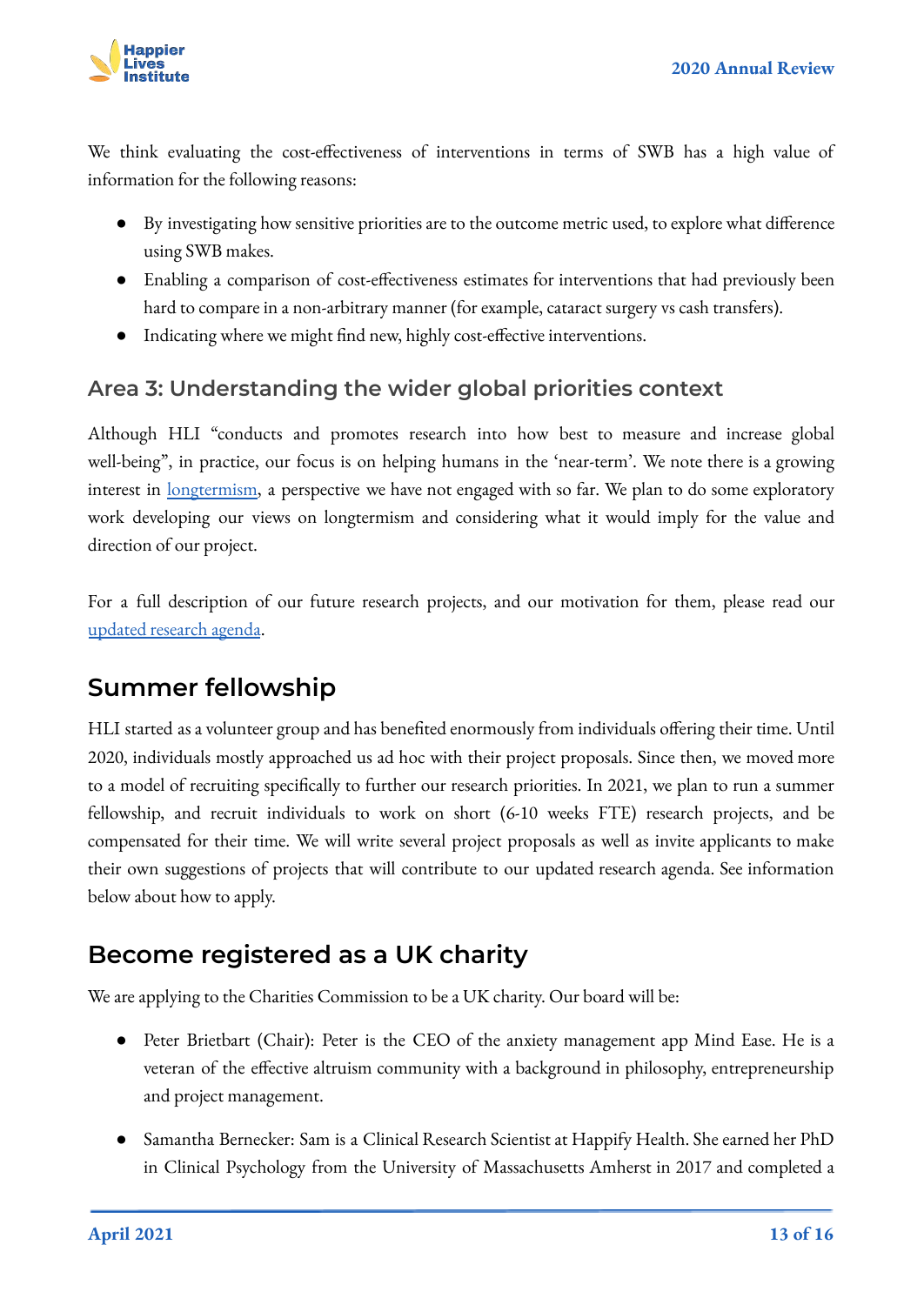

postdoctoral fellowship at Harvard University. Before joining the team at Happify Health, Sam worked as a management consultant at Boston Consulting Group.

● Barry Grimes: Barry is an Events Associate at the Centre for Effective Altruism, which produces the EA Global and EAGx conference series. He has over 10 years experience working in communication and engagement roles across the public, private, and not-for-profit sectors.

# <span id="page-14-0"></span>**5. Developing our five-year vision**

We see our work as global priorities research using the lens of subjective well-being. Whilst our current applied work is fairly narrow - focussing on micro-interventions in LMICs - the potential applications of our research are wide-ranging. We can imagine expanding our analysis to systemic interventions, policies, or considering implications for the long-run future. We would like to further establish ourselves as a think-tank that acts as a bridge between SWB researchers, the effective altruism community, and institutional decision-makers. We plan to explore other networks, such as the international development sector or public policy, to strategically expand our reach.

We believe that a better understanding of how to measure and increase well-being is not only achievable, but can be successfully communicated to decision-makers, both public and private, who will be motivated to act. The result should be a substantial, wide-ranging, and long-lasting improvement in the experience of life, one that will not be achieved without deliberate effort.

# <span id="page-14-1"></span>**6. How you can help**

#### **Stay informed**

[Sign up to our newsletter](https://www.happierlivesinstitute.org/) for quarterly updates on our work and to hear about future vacancies. You can also follow our work on [Facebook,](https://www.facebook.com/happierlivesinstitute/) [Twitter](https://twitter.com/HappierLivesIns), and [LinkedIn.](https://www.linkedin.com/company/19170319)

#### **Make connections**

If you, or someone you know, has expertise in the areas on our [research agenda](https://www.happierlivesinstitute.org/research-agenda.html) then we would love to speak to you, or them! Please reach out at [michael@happierlivesinstitute.org.](mailto:michael@happierlivesinstitute.org)

#### **Provide feedback**

If you have any questions or comments about our work, please contact [michael@happierlivesinstitute.org](mailto:michael@happierlivesinstitute.org). We're excited to answer your questions and learn from your experience.

#### **Come and work with us**

Apply to join our team! We have several [opportunities:](https://www.happierlivesinstitute.org/vacancies.html)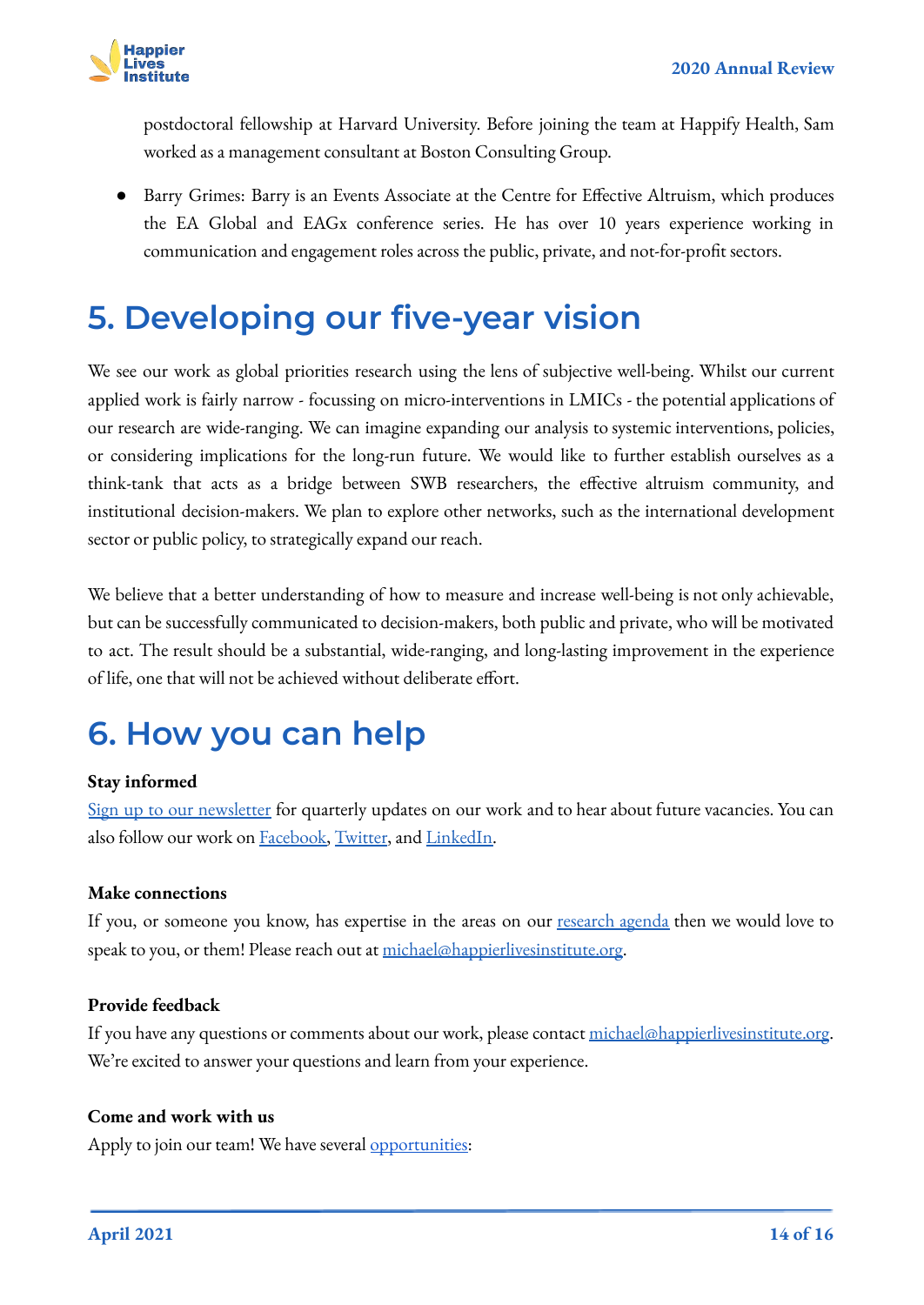

- Senior Researcher or Researcher
	- If you'd like to work on our applied research agenda, apply before 23rd May
- Head of Operations and Communications
	- If you're a smart generalist who wants to enable and streamline our work, and ensure it's communicated effectively, apply before 23rd May
- **Summer Research Fellows** 
	- If you're interested in working on questions on our research agenda for 6-10 weeks this summer, then please fill in [this form](https://docs.google.com/forms/d/e/1FAIpQLSetyvKaOeMJtLIh9ctVUU2Ym6257oy4dgCSYBE1tAY9eL7NMA/viewform?usp=sf_link) to express your interest. We will email you when we post project adverts (we welcome project proposals as well) and open applications.

#### **Provide funding**

Reasons to fund HLI:

- We have made good first steps in establishing ourselves as an organisation doing rigorous research on important questions.
- We believe the research questions we are going to address over the next year have a high value of information and that we have demonstrated promising progress on these so far.
- There are encouraging signs that organisations will utilise our work, leading to better decision-making and happier lives.
- We have been supported by Charity Entrepreneurship, the Effective Altruism Infrastructure Fund (as well as when it was the EA Meta Fund), an anonymous six-figure donation (thank you!), as well as a number of generous individuals in the effective altruism community.

In total, we have raised £295,000 in funding to date, and have filled our budget until the end of 2021. We have a projected funding gap of £150,000 until the end of 2022, and do not yet have known donors to fill it. The following descriptions illustrate what we could do with different sums:

- A donation of **£8,000** would cover the costs of three summer fellowships. An example of a research project would be an investigation and review into when happiness and life satisfaction data suggest different priorities.
- A donation of **£50,000** would pay for a Senior Researcher for at least one year, who could search for high-impact programmes, widening the pool of donation opportunities and increasing our ability to give action-oriented advice to a number of institutions.
- A donation of £100,000 would cover the costs of the salaries of the three current staff members for one year, ensuring our work safely continues and our 2022 priorities are achieved.

### **We are hoping to find one or two large 'strategic' donors, as well as broaden our base of small to medium donors, so that we can continue our work and plan for the future with confidence.**

If you are interested in donating, please [make a donation](https://www.happierlivesinstitute.org/donate.html) or email [michael@happierlivesinstitute.org](mailto:michael@happierlivesinstitute.org).